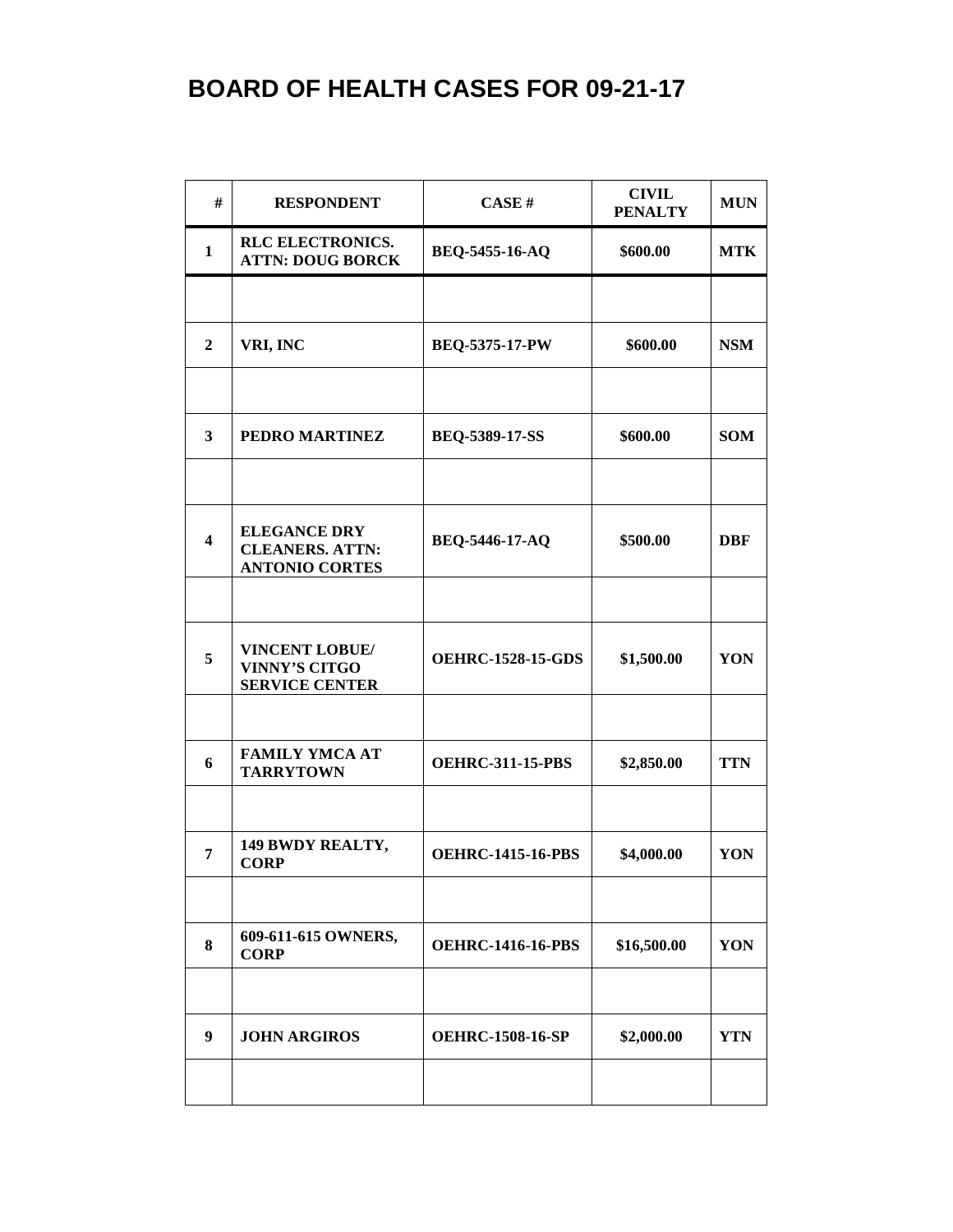| #  | <b>RESPONDENT</b>                                                                   | CASE#                   | <b>CIVIL</b><br><b>PENALTY</b> | <b>MUN</b> |
|----|-------------------------------------------------------------------------------------|-------------------------|--------------------------------|------------|
| 10 | <b>ROBISON OIL, CORP</b>                                                            | <b>OEHRC-1503-17-SP</b> | \$750.00                       | <b>HAR</b> |
| 11 | <b>S.GARSON, LLC</b>                                                                | <b>OEHRC-1506-17-SP</b> | \$3,000.00                     | YON        |
|    |                                                                                     |                         |                                |            |
| 12 | <b>JAWS CCL 1694, INC/</b><br><b>CENTRAL CIGAR</b><br><b>LOUNGE</b>                 | <b>PHP-083-16-ATUPA</b> | \$950.00                       | YON        |
| 13 | AAMA AUTO SERVICE,<br><b>INC</b>                                                    | <b>PHP-069-16-ATUPA</b> | \$900.00                       | <b>WHP</b> |
|    |                                                                                     |                         |                                |            |
| 14 | <b>JET ENTERPRISES</b><br>M13, LLC/MOE'S<br><b>SOUTHWEST GRILL</b>                  | PHP-6496-17-FSE         | \$1,850.00                     | <b>YTN</b> |
|    |                                                                                     |                         |                                |            |
| 15 | STATION CAFÉ, INC/<br><b>STATION CAFÉ</b>                                           | <b>PHP-6590-17-FSE</b>  | \$2,250.00                     | <b>NER</b> |
| 16 | LA GROTTA, INC/LA<br><b>GROTTA</b>                                                  | <b>PHP-6670-17-FSE</b>  | \$300.00                       | <b>POC</b> |
|    |                                                                                     |                         |                                |            |
| 17 | COUZZO,<br><b>CORP/TUCK'D AWAY</b>                                                  | <b>PHP-6686-17-FSE</b>  | \$2,600.00                     | <b>TUC</b> |
|    |                                                                                     |                         |                                |            |
| 18 | <b>BENNY'S PIZZA</b><br>PELHAM, CORP/<br><b>BENNY'S PIZZA &amp;</b><br><b>PASTA</b> | <b>PHP-6692-17-FSE</b>  | \$500.00                       | <b>PEL</b> |
|    |                                                                                     |                         |                                |            |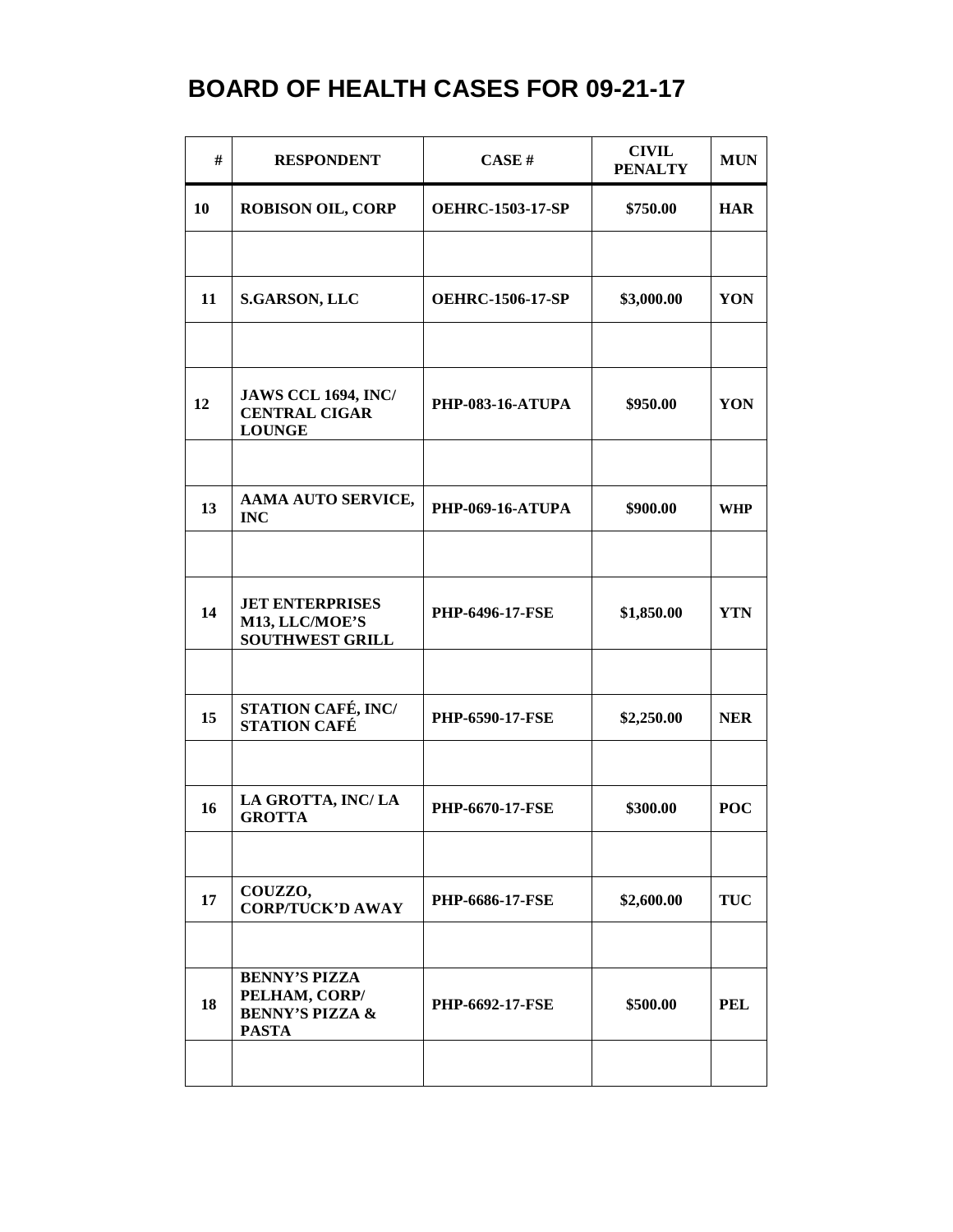| #  | <b>RESPONDENT</b>                                                                          | CASE#                  | <b>CIVIL</b><br><b>PENALTY</b> | <b>MUN</b> |
|----|--------------------------------------------------------------------------------------------|------------------------|--------------------------------|------------|
| 19 | <b>BEST FRIENDS</b><br><b>BURGER 11, LLC/ BGR</b><br>THE BURGER JOINT                      | <b>PHP-6734-17-FSE</b> | \$500.00                       | YON        |
|    |                                                                                            |                        |                                |            |
| 20 | <b>GIGI'S PIZZERIA &amp;</b><br>RESTAURANT, LLC/<br><b>GIGI'S PIZZERIA</b>                 | <b>PHP-6806-17-FSE</b> | \$800.00                       | <b>YTN</b> |
|    |                                                                                            |                        |                                |            |
| 21 | <b>TEQUILA SUNRISE OF</b><br><b>WEST. INC/ TEQUILA</b><br><b>SUNRISE OF WEST.</b>          | <b>PHP-6843-17-FSE</b> | \$5,650.00                     | <b>LAR</b> |
|    |                                                                                            |                        |                                |            |
| 22 | <b>LARCHMONT</b><br>PANCAKE HOUSE,<br><b>INC/IHOP</b>                                      | <b>PHP-6845-17-FSE</b> | \$500.00                       | LAR        |
|    |                                                                                            |                        |                                |            |
| 23 | HT IMPERIAL WOK,<br><b>INC/IMPERIAL WOK</b>                                                | PHP-6866-17-FSE        | \$1,550.00                     | <b>WHP</b> |
|    |                                                                                            |                        |                                |            |
| 24 | <b>MCLEAN DELI, CORP/</b><br><b>MCLEAN DELI</b>                                            | PHP-6876-17-FSE        | \$1,100.00                     | YON        |
|    |                                                                                            |                        |                                |            |
| 25 | <b>HOMESTYLE CAT. &amp;</b><br>FOOD SVC 11, INC/<br><b>HOMESTYLE</b> @<br>SACRED HEART H.S | <b>PHP-6877-17-FSE</b> | \$2,000.00                     | YON        |
|    |                                                                                            |                        |                                |            |
| 26 | 849 HO HO REST, INC/<br><b>HO HO RESTAURANT</b>                                            | PHP-6878-17-FSE        | \$2,100.00                     | YON        |
|    |                                                                                            |                        |                                |            |
| 27 | <b>B &amp; H GRILL, LLC/</b><br><b>COUSIN FRANKIE'S</b><br><b>USA GRILL</b>                | <b>PHP-6899-17-FSE</b> | \$1,100.00                     | <b>POC</b> |
|    |                                                                                            |                        |                                |            |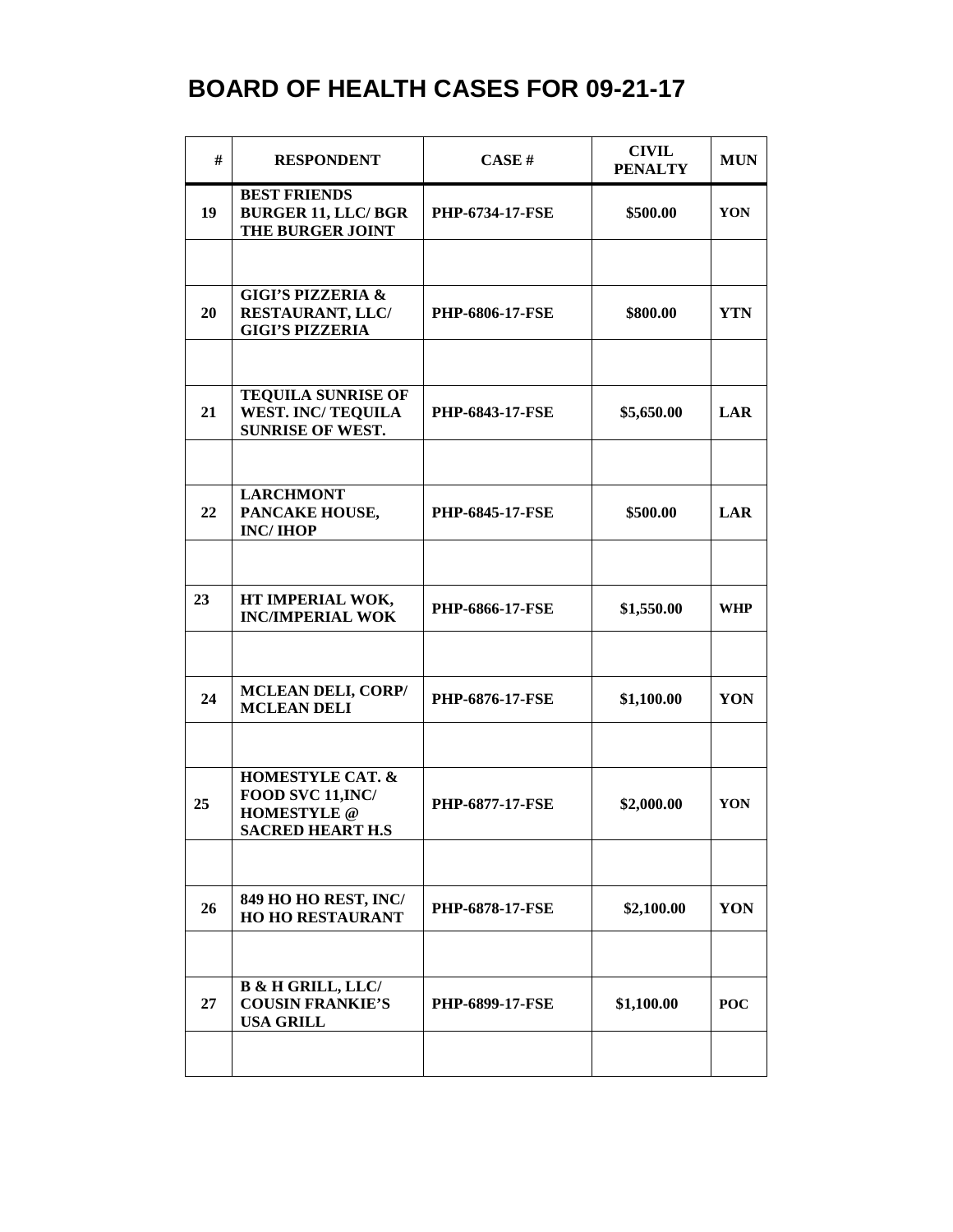| #  | <b>RESPONDENT</b>                                                                          | CASE#                  | <b>CIVIL</b><br><b>PENALTY</b> | <b>MUN</b> |
|----|--------------------------------------------------------------------------------------------|------------------------|--------------------------------|------------|
| 28 | <b>ATLIX CAYOTL</b><br>TAQUERIA REST,<br><b>CORP/ATLIX CAYOTL</b><br><b>TAQUERIA</b>       | <b>PHP-6932-17-FSE</b> | \$2,750.00                     | YON        |
|    |                                                                                            |                        |                                |            |
| 29 | <b>ALAMO YONKERS,</b><br><b>LLC/ALAMO</b><br><b>DRAFTHOUSE</b>                             | <b>PHP-6937-17-FSE</b> | \$300.00                       | YON        |
|    |                                                                                            |                        |                                |            |
| 30 | <b>BURKES IRISH, LLC/</b><br><b>BURKES</b>                                                 | <b>PHP-6939-17-FSE</b> | \$1,400.00                     | YON        |
|    |                                                                                            |                        |                                |            |
| 31 | DHISHA, LLC/<br><b>MUMBAI SPICES</b>                                                       | <b>PHP-6942-17-FSE</b> | \$3,250.00                     | YON        |
|    |                                                                                            |                        |                                |            |
| 32 | <b>STEVE TRIEBES</b>                                                                       | PHP-6023-16-LP         | \$2,500.00                     | YON        |
|    |                                                                                            |                        |                                |            |
| 33 | ELBA DE LA PENA/<br><b>ABBY'S ICE CREAM</b>                                                | PHP-6888-17-MFU        | \$250.00                       | <b>POC</b> |
|    |                                                                                            |                        |                                |            |
| 34 | <b>KINETIC SPORTS</b><br><b>CLUB, LLC/KINETIC</b><br><b>SPORTS CLUB LAP</b><br><b>POOL</b> | PHP-5025-16-SPI        | \$1,500.00                     | <b>PEL</b> |
|    |                                                                                            |                        |                                |            |
| 35 | <b>KINETIC SPORTS</b><br><b>CLUB, LLC/KINETIC</b><br><b>SPORTS CLUB SPA</b><br><b>POOL</b> | PHP-5027-16-SPI        | \$1,100.00                     | <b>PEL</b> |
|    |                                                                                            |                        |                                |            |
| 36 | <b>FRANKLIN B. SOTO/</b><br><b>EL PANAL</b>                                                | <b>PHP-6252-17-TC</b>  | \$750.00                       | <b>MTV</b> |
|    |                                                                                            |                        |                                |            |